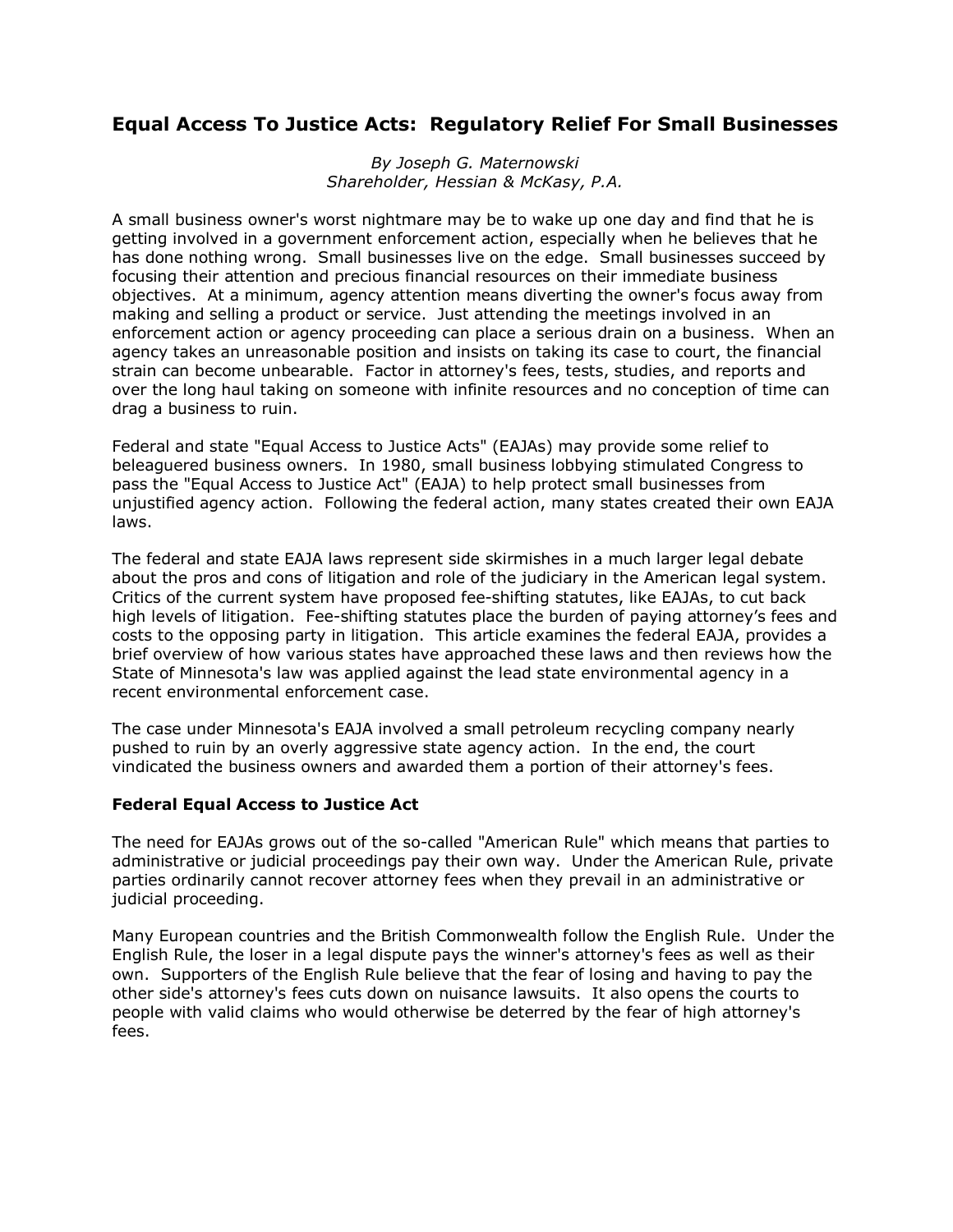#### **1980 EAJA**

Federal and state EAJAs only apply to cases involving government agency administrative or judicial actions. They generally restrict the eligible entity or individual based on size, set criteria for the recovery of awards and place certain restrictions on the amount of the claim. These laws grew out of the climate of deregulation that was prevalent during the early 1980s.

Driven by small business interests, Congress passed the federal EAJA in 1980 to help small businesses defend themselves against unreasonable government regulation. The 1980 Act allowed "prevailing parties" to recover some of their fees and other expenses in actions brought by and against federal agencies. The EAJA partially waives the federal government's sovereign immunity by allowing the recovery of fees if a party meets certain statutory criteria. The EAJA and most of the state equivalents do not permit recovery of attorney's fees and costs in cases involving torts or personal injuries. The 1980 Act provides a means of recovery in both administrative and judicial proceedings.

The federal EAJA limits recoveries to eligible parties who meet the following criteria:

- 1. Individuals whose net worth was \$2 million or less at the time proceedings were initiated;
- 2. Owners of unincorporated businesses or partnerships, corporations, associations, units of local government, or organizations with a net worth of \$7 million or less and not more than 500 employees;
- 3. Tax exempt organizations; and
- 4. Agricultural cooperatives.

General Accounting Office figures show that from 1982 through 1994 under the 1980 EAJA, aggrieved parties sought recovery from federal government agencies in administrative matters on average of 133 occasions per year. Approximately 40 percent of these succeeded, averaging \$7,500 per claim. Judicial proceedings saw much higher levels of activity over the same period -- averaging over 560 claims per year. About 83 percent of claimants succeeded in receiving fee awards, resulting in an average settlement of \$5,200. The total fees recovered topped \$33 million, with \$4.2 million going to administrative applicants and \$29.2 million awarded to judicial claimants.

## **1996 Amendments**

By 1996 EAJA supporters expressed growing concerns about the Act's effectiveness. While \$33 million represents a fair sum of money in recovered fees, stretched over a 12-year period and compared with the total amount of federal government regulatory activity affecting small businesses, its size is actually not that impressive. The Act's original supporters had expected claims to annually exceed the 12-year figure. Small business supporters believed the Congress had set the standards used to show government unreasonableness too high. They charged that government agencies had adopted a scatter gun approach throwing 10 to 100 or more claims against the wall to see, what would stick. If the agency could prevail in even 1 minor claim, the company would not be the prevailing party and could not recover fees. They also believed that Congress had set the hourly rate for recoverable fees at too low of a level.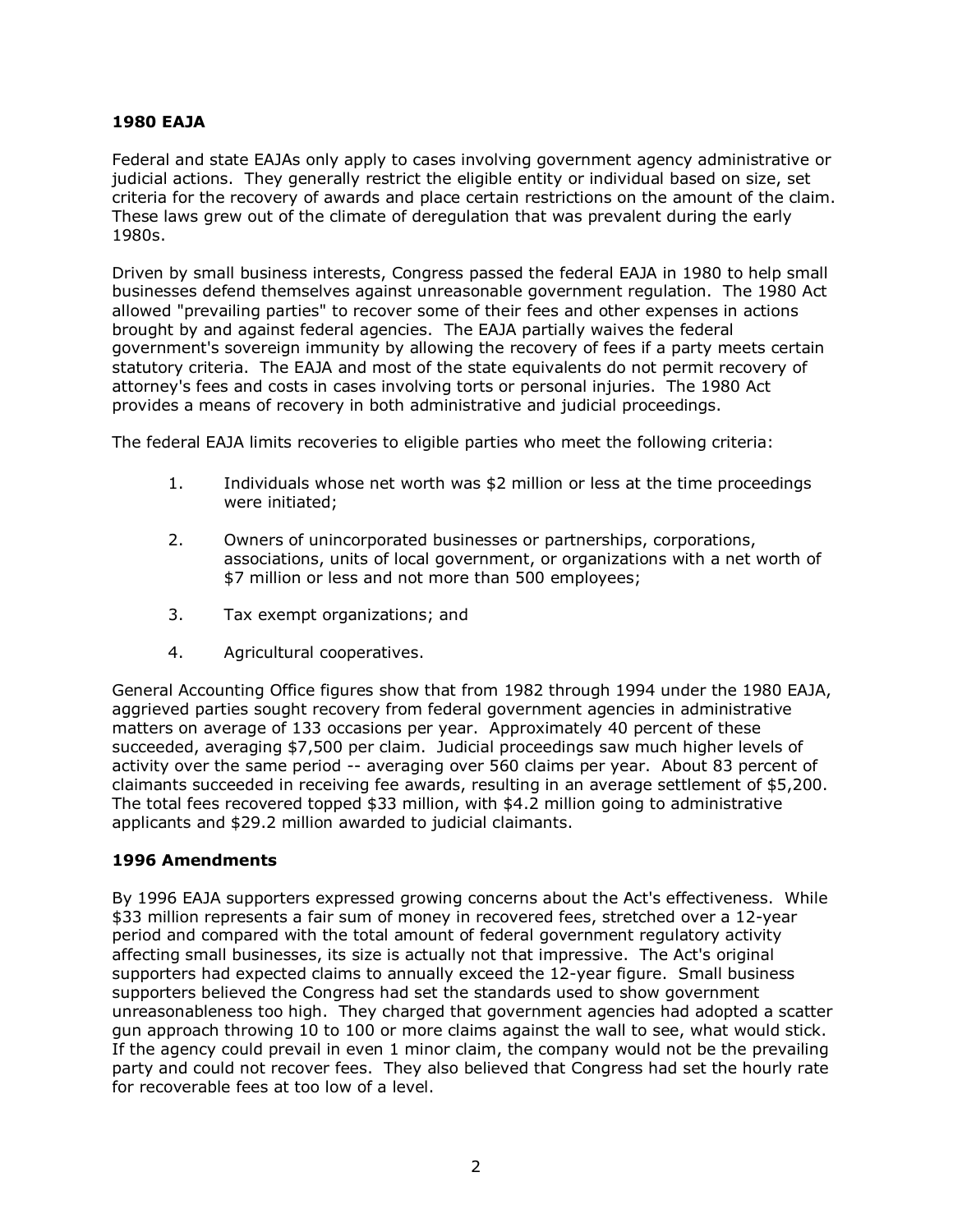Congress amended the EAJA in the Contract with America Act of 1996 Subtitle C. These amendments strengthened the EAJA in three important ways:

- 1. added "excessive demand" to the "prevailing party" avenue for recovering fees;
- 2. increased the level of eligible fees, and
- 3. expanded the number of parties eligible to recover fees.

By adding the "excessive demand" avenue for recovering fees to the EAJA, Congress intended to compensate a party for those fees and expenses, which it would not have incurred, but for the government's excessive demand. Under the "excessive demand" provision, an Agency alleging multiple offenses against a small business could still be liable for a portion of the business' attorney's fees if too great a disparity exists between the agency's initial claim and final settlement. For example, an agency alleges multiple violations with fines exceeding \$100,000. Administrative or judicial review finds in favor of the agency on only a handful of minor charges with fines less than \$5,000. Under this scenario, the small business owner could file an EAJA claim for the portion of fees relating to the defense of the excessive demand even though the court or administrative law judge may not ultimately determine the business to be the prevailing party.

The 1996 EAJA amendments raised the cap on attorney's fees from \$75 to \$125 for the successful claimant. The Act does permit recovery of fees at a higher hourly rate when a party can show that some level of specialized expertise is required to defend the government's legal or administrative action. They also expanded the class of litigants eligible to recover fees by adding "small entities" to the list of eligible claimants. Small entities are essentially the same as the government's definition of small business. The 1996 amendments also apply to civil actions and adversary adjudications.

Although the 1996 amendments have made it easier for small businesses to collect attorney's fees, even when they prevail or can 'show' that fees were incurred as a result of an excessive demand, they do not always get their fees reimbursed. In a recent FAA case, an administrator ruled that even though the claimant prevailed, the Agency was substantially justified and had acted properly.

The United States Supreme Court has held that the government's position is "substantially justified" if it is "justified to a degree that could satisfy a reasonable person and . . . if it has a reasonable basis in law and fact." *Pierce v. Underwood*, 487 U.S. 552, 565-66 n. 2 (1988). Courts reviewing EAJA fee applications must apply their discretion in reviewing the threshold issue relating to the "substantially justified" determination. The inability to satisfy this requirement, which is the subject of judicial interpretation, has barred many prospective EAJA applicants from obtaining the relief they have sought.

## **Other States**

Since 1980, over 30 states have enacted EAJAs patterned after the federal act. Unlike many statutory remedies, there is no uniform law covering recoveries against state government agencies. Instead, the states, which are often termed the laboratories for democracy, have crafted a variety of remedies for parties who face unreasonable or unwarranted governmental action.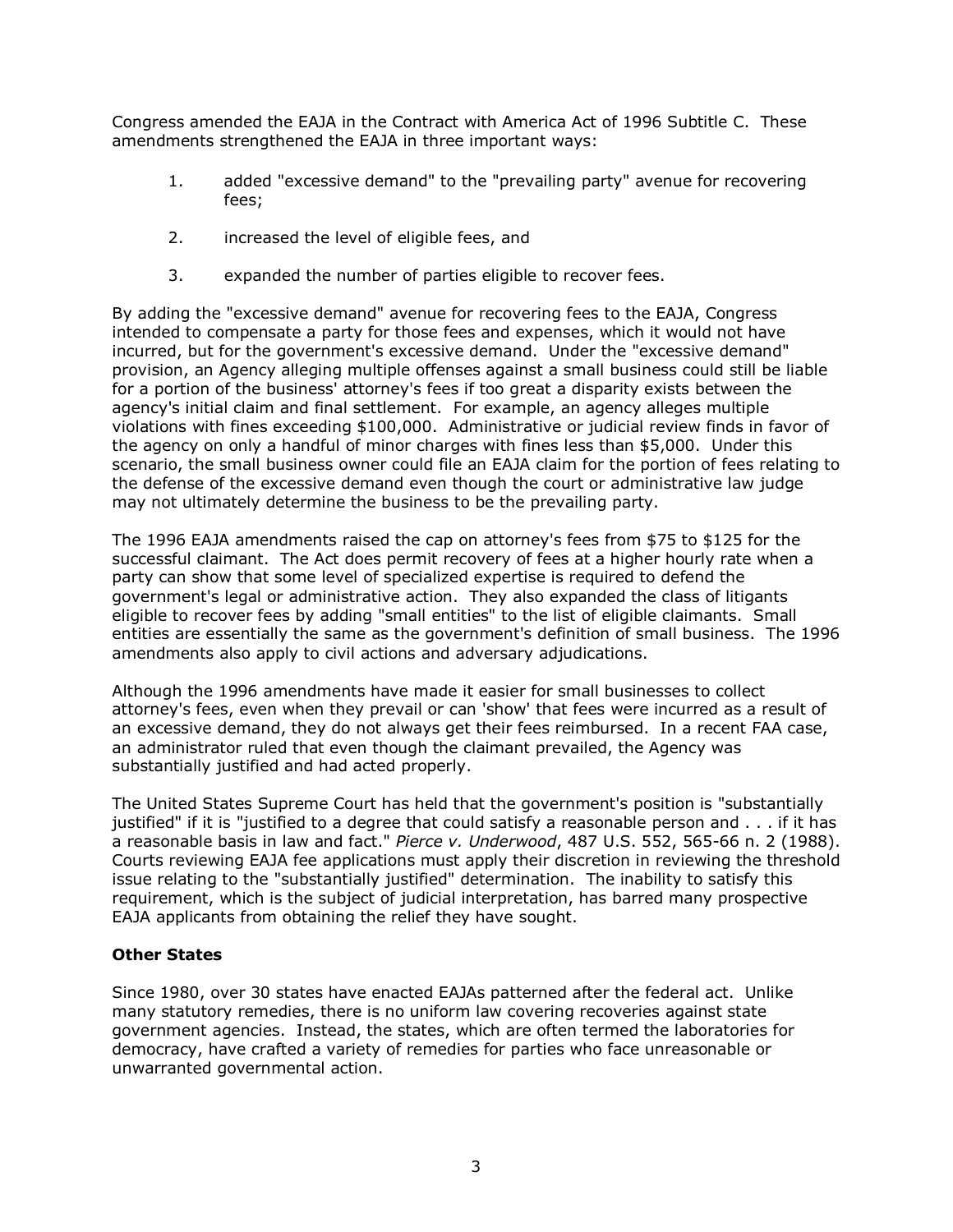Like the federal Act, state EAJAs only apply to litigation with the government they do not apply to litigation between private parties. In an interesting twist from the Act's original intention, three states -- Hawaii, Tennessee and Wisconsin -- allow the state to collect from private parties. About a third of the states with EAJAs only cover business (excluding small cities, individuals and associations). Some states restrict eligible parties to businesses registered in that state. A few states have broadened the scope of their laws to permit recoveries against local units of government.

Like the federal Act, nearly two-thirds of states with EAJAs place limits on the size of the business and the wealth of the individual that can place a claim. Most of the states that have enacted EAJA laws seek to protect the interests of small businesses. Eleven states go further and grant to protections to individuals who meet certain criteria. In New York, an individual with less than \$50,000 net worth may recover. Missouri is more generous, granting a remedy to individuals whose net worth is up to \$2 million.

All state EAJAs apply to administrative hearings. Several states exempt specific administrative hearings such as rate-fixing or certain types of licensing proceedings. Many states limit the size of recovery. For example, ten states limit the recovery to \$7,500. Six others limit total recoveries to \$10,000.

Perhaps the most difficult hurdle for a party seeking to recover fees from the government to overcome is the standard that one is required to meet. Most states have a variation or reiteration of the "substantially justified" term that appears in the federal EAJA. To meet this standard, a party must demonstrate that the government had no reasonable basis in either law or fact to assert the claim. In two states, Montana and Texas, a party seeking to recover must go further and meet the more difficult standard that the government's position was taken in bad faith, groundless or frivolous. Because of the variations in state laws, businesses facing an unreasonable demand must carefully examine the law in their state. State EAJAs may set a very high standard to recover an award of fees and costs.

#### **Minnesota**

A recent Minnesota case illustrates how state EAJA laws can benefit a regulated party. In addition to farming near rural Osakis, Minnesota, Roland Walsh owned and operated Rollies Sales & Service (Rollies), a small petroleum services company with his son Dale. The company services included the salvaging tanks and recycling the recovered petroleum.

In June 1992, the Minnesota Pollution Control Agency (MPCA) inspected Rollies for the first time. After the MPCA inspection, the MPCA alleged the company had nine hazardous waste violations. In response to the state action, Rollies quit this part of their business.

Following a growing trend, the State not only charged the company but also named and sought to collect civil penalties from the President, Dale Walsh and a former shareholder in the company, Roland Walsh. The State named the individuals under the "responsible corporate officer" doctrine, which has found its way into various environmental laws and in court decisions.

The MPCA initially sought a \$59,000 penalty from Rollies and both individuals in an administrative settlement. Rollies and the individuals found the State's penalty demand to be unreasonable and declined to pay.

In 1995, after negotiations broke down, the State of Minnesota filed a complaint in Douglas County District Court. The State alleged that Rollies, Dale Walsh, and Roland Walsh, had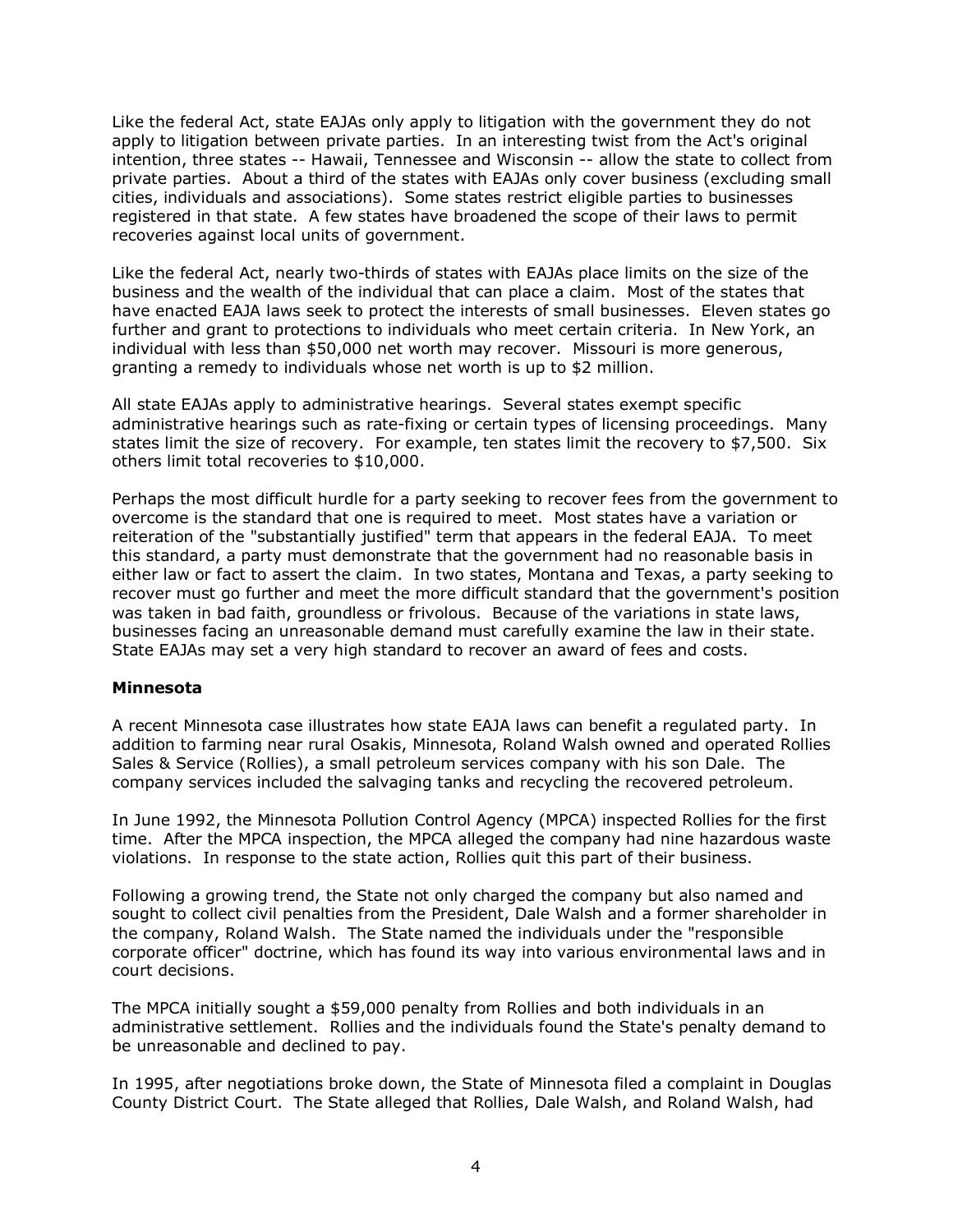each violated state environmental laws. The State's complaint asked the court to impose penalties of \$25,000 per day per violation or over \$250,000 on the defendants. The State also sought an unspecified amount of attorney's fees from each of the defendants.

The State pursued the case vigorously engaging in lengthy discovery. The State deposed several former employees and brought various pre-trial motions before the court. As the case dragged on, the cost of defending the State's action grew exponentially.

The State maintained that Rollies was operating a hazardous waste facility without a permit and that releases from the tanks had caused contamination. The defendants hired a consultant to investigate whether soils at the site had actually been impacted by alleged releases. After the tests showed no measurable impact, the State acknowledged that no further investigative or cleanup work would be required. Despite these findings, the State held fast to its demand that the defendants, specifically the two individuals, pay the penalty as well as the State's mounting attorney's fees. Minnesota has a law that provides that the State can collect its fees from a defendant in an environmental case where it can show that the violations were "willful."

In response to the State's 1995 lawsuit, Rollies and the individual defendants sought an award of attorney's fees under the Minnesota Equal Access to Justice Act (MEAJA). The Minnesota Legislature enacted MEAJA in 1986 to allow eligible small businesses and their owners to seek an award of fees and costs in cases where they prevail against the State. Parties eligible for a MEAJA award include businesses and partnerships with fewer than 50 employees and annual revenues of less than \$4,000,000 at the time when the civil action was commenced. At the time the complaint was filed Rollies had 29 employees and met the revenue criteria. Under MEAJA, officers and shareholders of eligible companies, such as the Walshes, are eligible to seek an award.

## **Court Findings**

Although the Minnesota District Court found that Rollies had violated several state environmental regulations, the court viewed these violations as "minor." The court determined that the vast majority of the petroleum-related material that Rollies handled was "product" and not "waste" that was subject to regulation. Judge Paul Ballard applied what he termed a "velvet hammer," imposing a \$3,400 penalty on Rollies for management violations. Most importantly, the court found that neither Dale nor Roland Walsh had committed any of the violations. Judge Ballard concluded that it is in the State's best interests to encourage the recycling efforts of petroleum tank salvagers such as the Rollies operation. The court noted that:

"There was limited potential to harm the environment from these violations and no actual harm to the environment occurred as a result of these violations. There were no prior violations by Rollies and its non-compliance was of short duration. Rollies invested \$500,000 into its petroleum recycling operations branch of its business, which Rollies abandoned as a result of this action by the State."

MEAJA entitles small businesses, their owners and officers to an award of attorneyís fees when they can convince the court that the State's case against them was "substantially unjustified." Under Minnesota law, the term "substantially justified" is defined to mean that the State's position had a reasonable basis in law and fact, based on the totality of the circumstances both before and during the litigation. Minn. Stat  $\S$  15.471, subd. 8 (1998).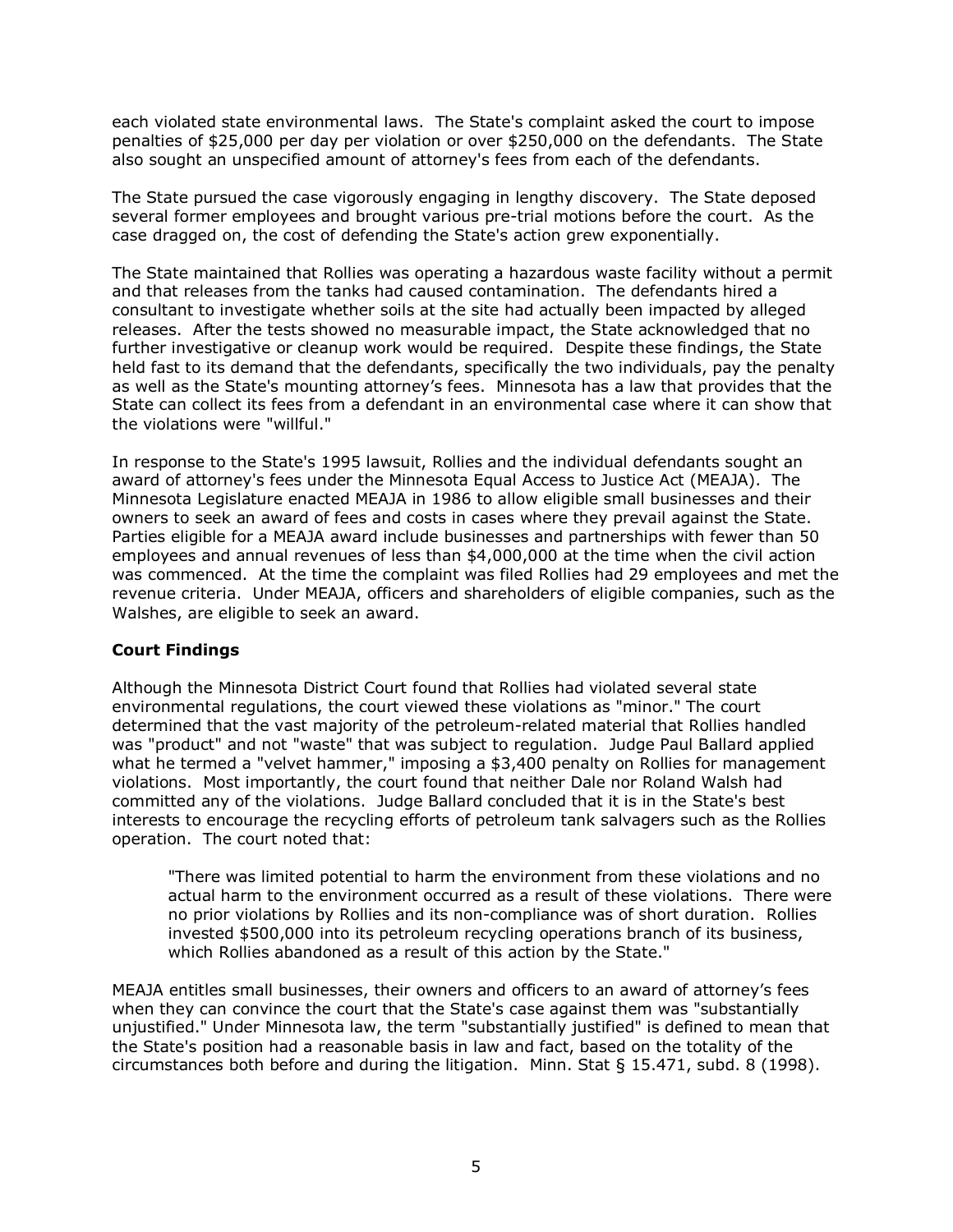Judge Ballard concluded that an award was appropriate because "the State's position against both Dale and Roland Walsh did not have a reasonable basis in law and fact before and during the litigation." Specifically, the State had failed to prove that Roland and Dale Walsh were personally liable for any of the alleged violations. The court found that rather than naming Dale and Roland Walsh as defendants, the State should have directed its attention and considerable litigating resources to another individual, the person charged with overseeing the company's environmental compliance.

In a December 30, 1998 order Judge Ballard awarded Dale and Roland Walsh each, \$31,469.16 in attorneyís fees. The court also awarded Rollies \$3,041.85 for expenses it incurred defending the individuals in a lawsuit brought by the State. The court ordered the MPCA and the Attorney General's Office to pay the fees and expenses directly to the individuals and to Rollies. The State decided not to appeal the case. The \$66,000 award is the largest award ever made under MEAJA. Given the range of awards that have been reported and the caps on attorney's fees that appear in various state's EAJA laws, this award may well be one of the largest granted against a state environmental agency.

#### **Minnesota Amendments**

Following the successful attempt to recover Rollies's attorney's fees, their counsel, Joe Maternowski, a shareholder at Moss & Barnett, helped to prepare amendments to the MEAJA allowing small businesses to recover expenses. The National Federation of Independent Business, a proponent of Minnesota's existing law as well as the changes in the federal EAJA, actively supported the effort to strengthen Minnesota's law.

The amendments, which Governor Jesse Ventura signed in April 2000, allow the prevailing party to recover the reasonable costs of any study, analysis, engineering report, test, or project that the party has done in response to the state's action. The existing MEAJA law limited the amount of attorney's fees to \$100 per hour. The amendments permit recovery of attorney's fees up to \$125 an hour. The Minnesota amendments significantly expand coverage to small businesses with up to 500 employees and annual revenues not exceeding \$7 million. Previously the law covered businesses with up to 50 employees and annual revenues less than \$4 million.

The amendments won bipartisan support in both the Minnesota House of Representatives and Senate. The Minnesota Legislature reaffirmed its commitment to supporting the rights of small businesses and others who face unwarranted government action.

## **Conclusion**

While the EAJA laws enacted on the state and federal level may not level the playing field, they should cause agency management to pay very close attention to staff actions against small businesses and other individuals who may find themselves facing an enforcement action. Although no business who is subject to regulation relishes a confrontation in court with governmental authorities, the EAJA laws and the potential for fee shifting should work to discourage government from pursuing cases and positions that are without merit.

Joseph G. Maternowski is a shareholder at Hessian & McKasy, P.A., in Minneapolis, practicing in the areas of environmental and administrative law. He advises clients about compliance with environmental health and safety laws and regulations in areas ranging from commercial and real estate transactions to litigation, enforcement and permitting matters. He can be reached at (612) 746-5754 and jmaternowski@hessianmckasy.com.